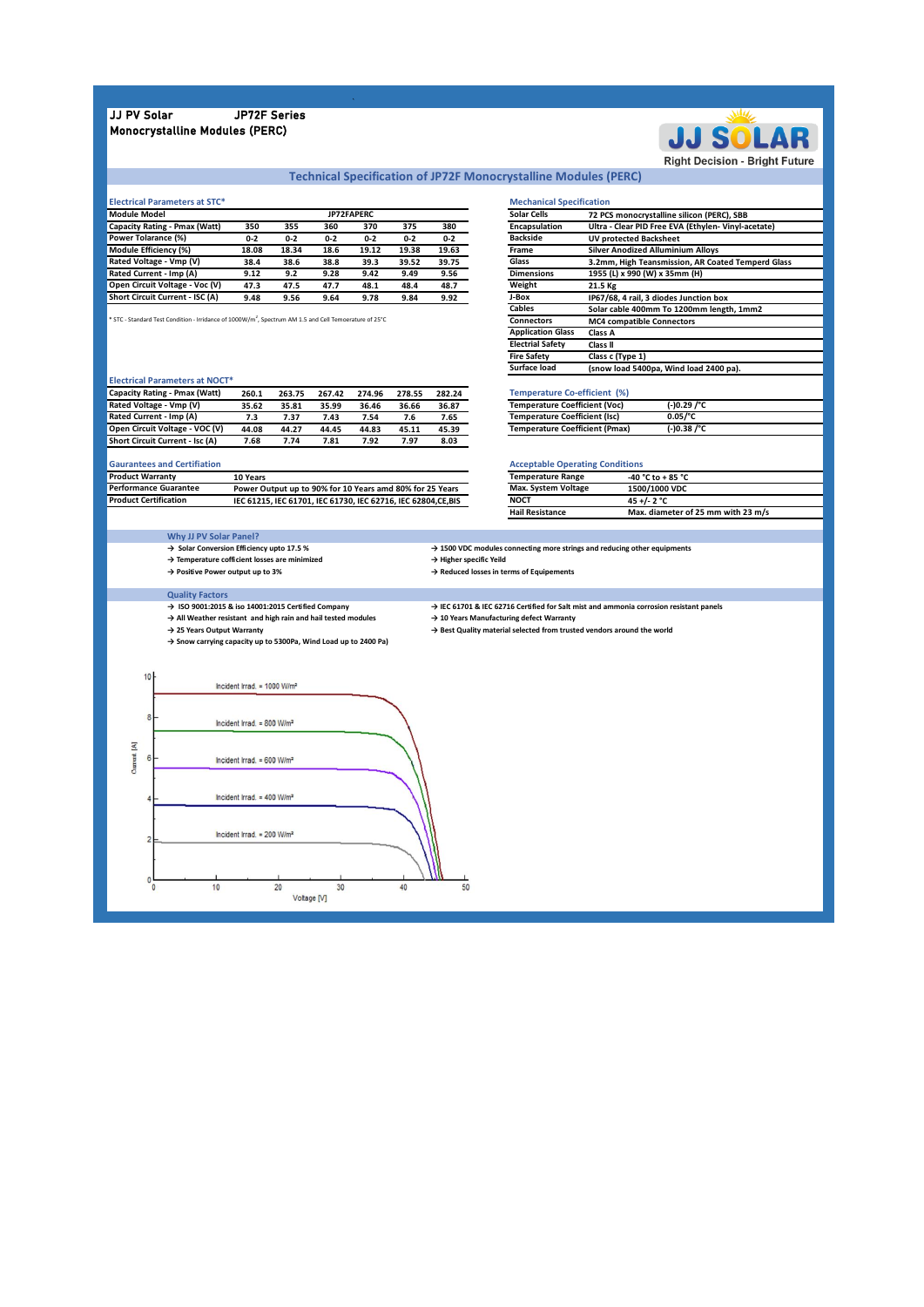| <b>Right Decision - Bright Future</b> |  |
|---------------------------------------|--|

| TECHNICAL SPECIFICATIONS                                                                                                                                                                                                                                                                                                                                                                                                 |                 |                                  |                                                                                  |                                                 |                                                                                                     |                                                                                          |                   |                |
|--------------------------------------------------------------------------------------------------------------------------------------------------------------------------------------------------------------------------------------------------------------------------------------------------------------------------------------------------------------------------------------------------------------------------|-----------------|----------------------------------|----------------------------------------------------------------------------------|-------------------------------------------------|-----------------------------------------------------------------------------------------------------|------------------------------------------------------------------------------------------|-------------------|----------------|
| <b>Electrical Parameters</b>                                                                                                                                                                                                                                                                                                                                                                                             |                 |                                  |                                                                                  |                                                 |                                                                                                     |                                                                                          |                   |                |
| Model                                                                                                                                                                                                                                                                                                                                                                                                                    |                 |                                  | JP72F330                                                                         |                                                 |                                                                                                     |                                                                                          |                   |                |
| Rated Power(Pm) watt (Nominal)                                                                                                                                                                                                                                                                                                                                                                                           |                 |                                  |                                                                                  | 330                                             |                                                                                                     |                                                                                          |                   |                |
| Volt at Max. power(Vmp in Volt)                                                                                                                                                                                                                                                                                                                                                                                          |                 |                                  |                                                                                  | 37.5                                            |                                                                                                     |                                                                                          |                   |                |
| Open circuit voltage(Voc in Volt)                                                                                                                                                                                                                                                                                                                                                                                        |                 |                                  |                                                                                  | 46.5                                            |                                                                                                     |                                                                                          |                   |                |
| Current at Max. Power(Imp in Amp)                                                                                                                                                                                                                                                                                                                                                                                        |                 |                                  |                                                                                  | $8.8\,$                                         |                                                                                                     |                                                                                          |                   |                |
| Short circuit current(Isc in Amp)                                                                                                                                                                                                                                                                                                                                                                                        |                 |                                  |                                                                                  | 9.35                                            |                                                                                                     |                                                                                          |                   |                |
| Fill factor(FF in %)                                                                                                                                                                                                                                                                                                                                                                                                     |                 |                                  |                                                                                  | >70                                             |                                                                                                     |                                                                                          |                   |                |
| Module efficiency (%)<br>$>15$<br>$>16$<br>Cell Efficiency<br><b>Standard Test condition</b><br>Irradiance: 1000W/M2, Temp: 25°C, & AM<br>:1.5G spectrum<br>Temp.coeff. Of Pmax(%/K)<br>$-0.44$<br>Temp.coeff. Of Voltage(mV/K)<br>$-2.13$<br>Temp.coeff. Of current(mA/K)<br>4.46<br>Max.system voltage(Volt)<br>1000<br>NOCT (Nominal operat. Cell temp in °c)<br>$47.0 + 2$<br>Tolarence of rated power(%)<br>$\pm 3$ |                 |                                  |                                                                                  | $>17$<br>>18.8                                  |                                                                                                     |                                                                                          |                   |                |
| <b>Mechanical Parameters</b>                                                                                                                                                                                                                                                                                                                                                                                             |                 |                                  |                                                                                  |                                                 |                                                                                                     |                                                                                          |                   |                |
| Family                                                                                                                                                                                                                                                                                                                                                                                                                   | No. of<br>Cells | Cells                            | <b>Glass</b>                                                                     | Alu. Frame                                      | Junction Box                                                                                        | Cable & Connector                                                                        | Dimension<br>(mm) | Weight<br>(Kg) |
| JP72F                                                                                                                                                                                                                                                                                                                                                                                                                    | 12x6            | 156.75 mm<br>Multi - crystalline | High transmiss-<br>ion, low iron,<br>tempered and<br>textured glass,<br>$3.2$ mm | <b>Silver Anodized</b><br><b>Aluminum Alloy</b> | IEC/ UL approved<br>IP67 rated 4<br>terminal junction<br>box with 3 by-pass<br>diodes (25A,<br>600V | 1Mtr X 2 cable of<br>$4 Sq-$<br>mm/12AWG<br>(Black) with MC4<br>compatible<br>connectors | 1960 X 990 X 40   | 23 kg.         |
| I-V Curve with various irradiance level                                                                                                                                                                                                                                                                                                                                                                                  |                 |                                  |                                                                                  |                                                 |                                                                                                     |                                                                                          |                   |                |